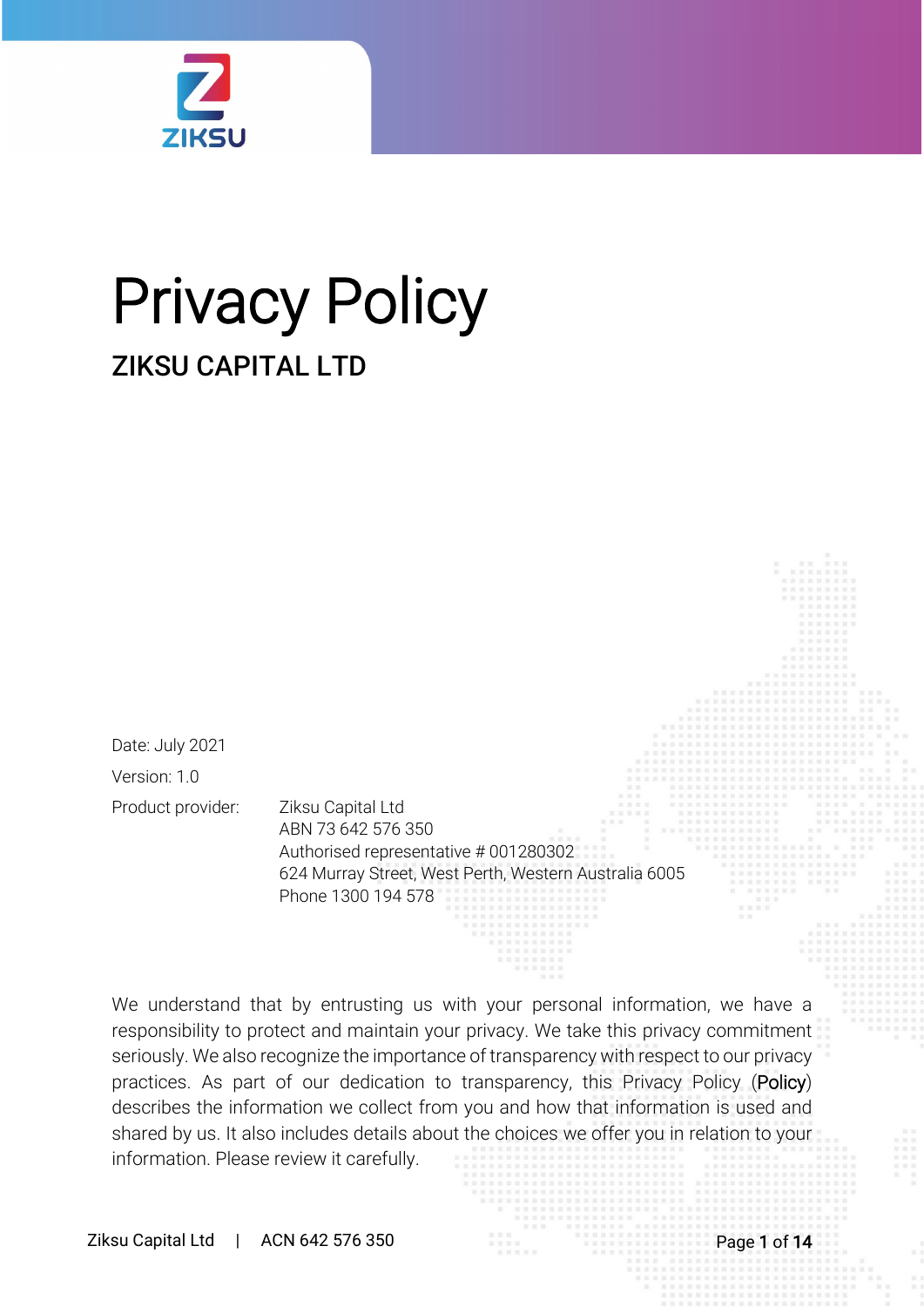

In this Policy, 'us', 'we', 'our' and 'Ziksu' means Ziksu Capital Ltd (Ziksu) (ACN 642 576 350) and its related corporate bodies (as applicable).

## SCOPE OF POLICY

This privacy policy (Policy) applies to personal information collected by us. We are bound by the Australian Privacy Principles (APPs) contained in the Privacy Act 1988 (Cth) (the Privacy Act) and the APP guidelines, which governs the way private sector organisations collect, use, keep secure, and disclose personal information. We protect your information and aim to be clear and open about what we do with it. You can find more information from our Product Disclosure Statement and terms and conditions. The Policy sets out the following in relation to personal information of customers and/or users ('you' or 'your') submitted through the site owned and operated by Ziksu at [https://ziksu.com/:](https://ziksu.com/)

- what kind of personal information we collect.
- how we collect and hold personal information.
- why we collect, hold, use and disclose personal information.
- how we keep personal information secure, accurate and up to date.
- how to seek access to and update your personal information; and
- how to contact us with privacy queries.

We recognise the importance of protecting the privacy of personally identifiable information collected about our customers. We will not pass on the personal information you have given us to anyone without first asking your permission unless we are required or permitted to do so by law.

#### We care about your privacy.

We will never rent, trade, or sell your email address to anyone. We will never publicly display your email address or other personal details that identify you.

We recommend that you read and consider this privacy policy carefully before navigating the Company's website <https://ziksu.com/> (website) or using any services provided by the Company. If you are under 18, you may use our website only with the involvement of a parent or guardian.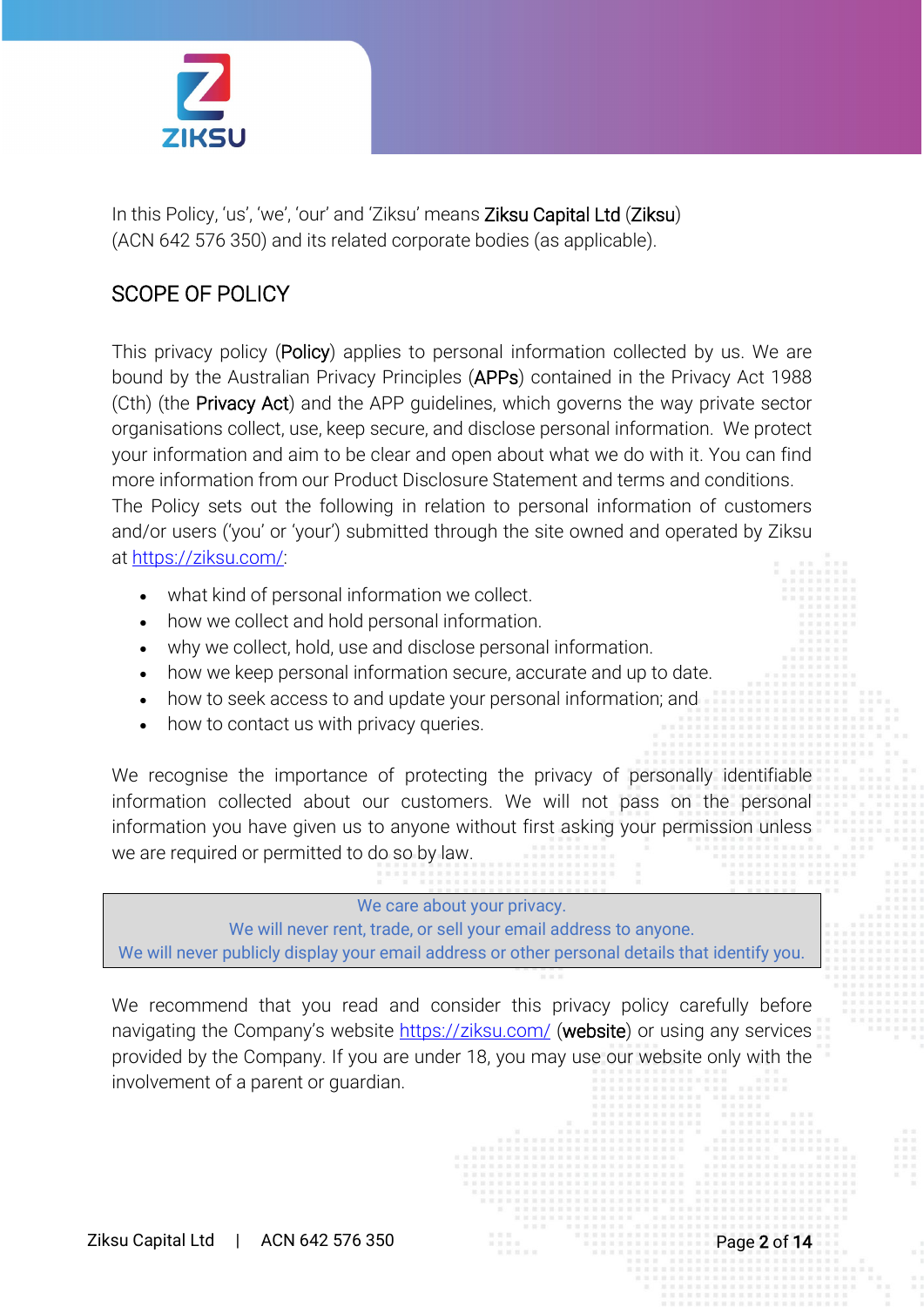

# WHAT INFORMATION WE COLLECT

In general, the personal information we collect about you includes, but is not limited to:

- your name, address (postal and residential), email address, mobile phone or telephone number, date of birth and gender when you register with us and download the mobile application operated by us (App).
- your identification details such as a driver's licence, Medicare card or Passport.
- details of the device you have used to access any part of our website or App, including connection type, internet protocol address, mobile payment methods, QR codes or use of mobile vouchers which information may be collected and used by us automatically if you use our website or App.
- demographic information and location data.
- financial information, including credit card or debit card information, and direct debit details for your bank account.
- transactions details relating to your use of our products and services; and
- any other personal information that is associated with your identity and which may be required to facilitate your dealings with us.

Your telephone calls to us may also be recorded for training and quality assurance purposes.

The type of personal information we collect will depend on the type of products and services you have asked us to provide. We aim only to collect the personal information necessary for us to provide these products and services.

Sensitive information is a sub-set of personal information that is given a higher level of protection under the APPs. Sensitive information means information relating to your racial and ethnic origin, political opinions, religion, trade union or other professional associations or memberships, philosophical beliefs, sexual orientation or practices, criminal records, health information or biometric information.

We only collect sensitive information if you consent to the collection of that information, and it is reasonably necessary for one or more of our functions or activities or collection of the sensitive information is required or authorised by law.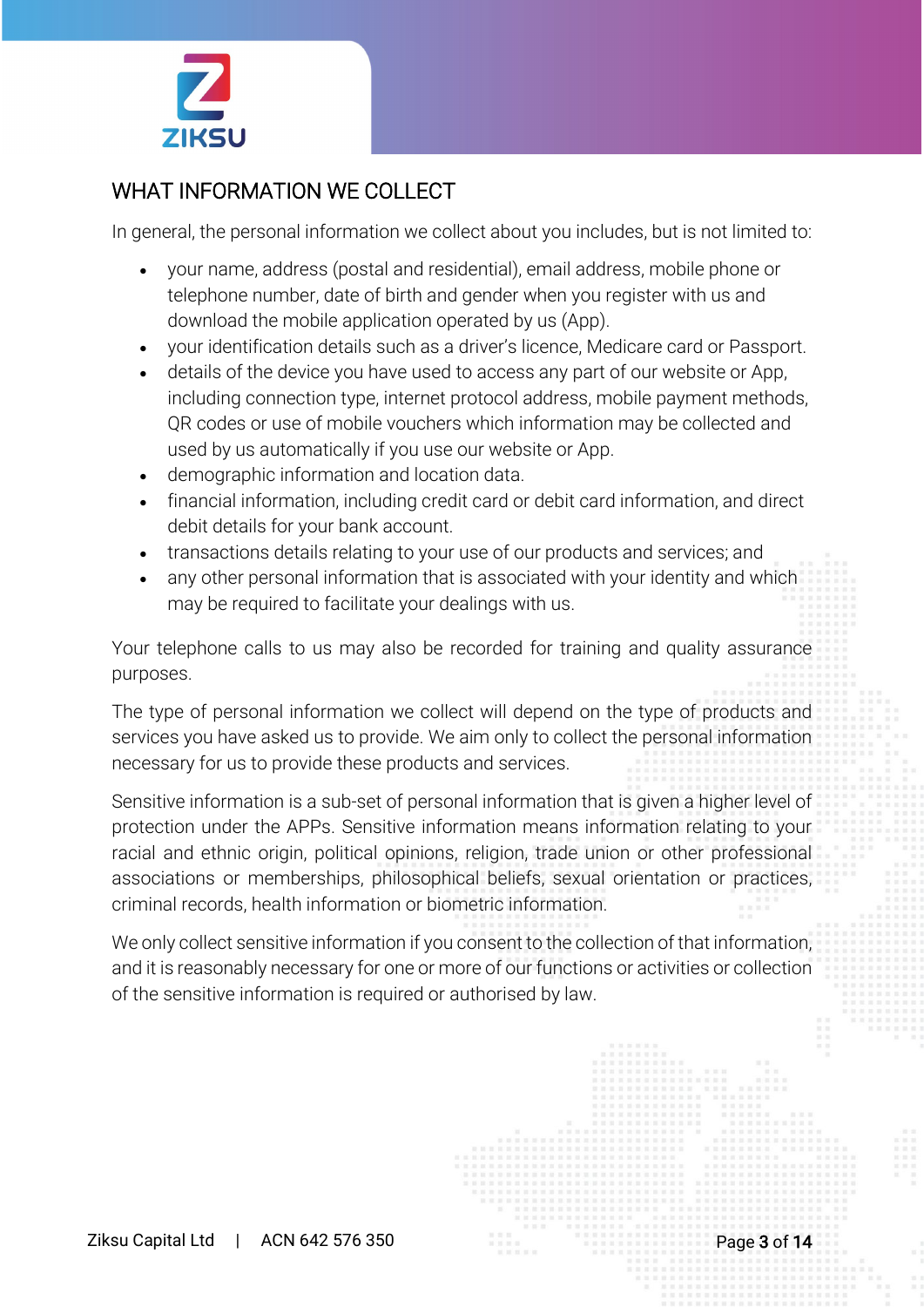

At the time personal information is collected or as soon as practicable thereafter, we will advise you of:

- our details and how to contact us.
- the purpose for which the information is collected.
- details of how to access any information held about you.
- the type of people and organisations to which we may disclose that information; and
- the legal and other consequences of you not providing the information, unless obvious in the circumstances or detailed on the collection form.

We may collect data relating to your activity on our website (including IP addresses) via tracking technologies such as cookies (see further below), or we may collect information from you in response to a survey. We generally use this information to report statistics, analyse trends, administer our services, diagnose problems, and target and improve the quality of our products and services. To the extent this information does not constitute personal information, the APPs do not apply, and we may use this information for any purpose and by any means whatsoever.

We generally advise that you do not publish or communicate personal information, or at least limit the personal information that you publish or communicate, to the public via our services, such as in our forums or blogs (Non-Confidential Information).

You acknowledge that we cannot control any third-party collection or use of your Non-Confidential Information.

You agree that we may use and disclose Non-Confidential Information for any purpose and by any means whatsoever.

## **COOKIES**

Our website uses 'cookies' to help personalise your online experience.

A cookie is a text file or a packet of information that is placed on your hard disk by a web page server to identify and interact more effectively with your computer.

There are two types of cookies that may be used at our website: a persistent cookie and a session cookie. A persistent cookie is entered by your web browser into the 'Cookies folder' on your computer and remains in that folder after you close your browser and may be used by your browser on subsequent visits to our website. A session cookie is held temporarily in your computer's memory and disappears after you close your browser or shut down your computer. Cookies cannot be used to run programs.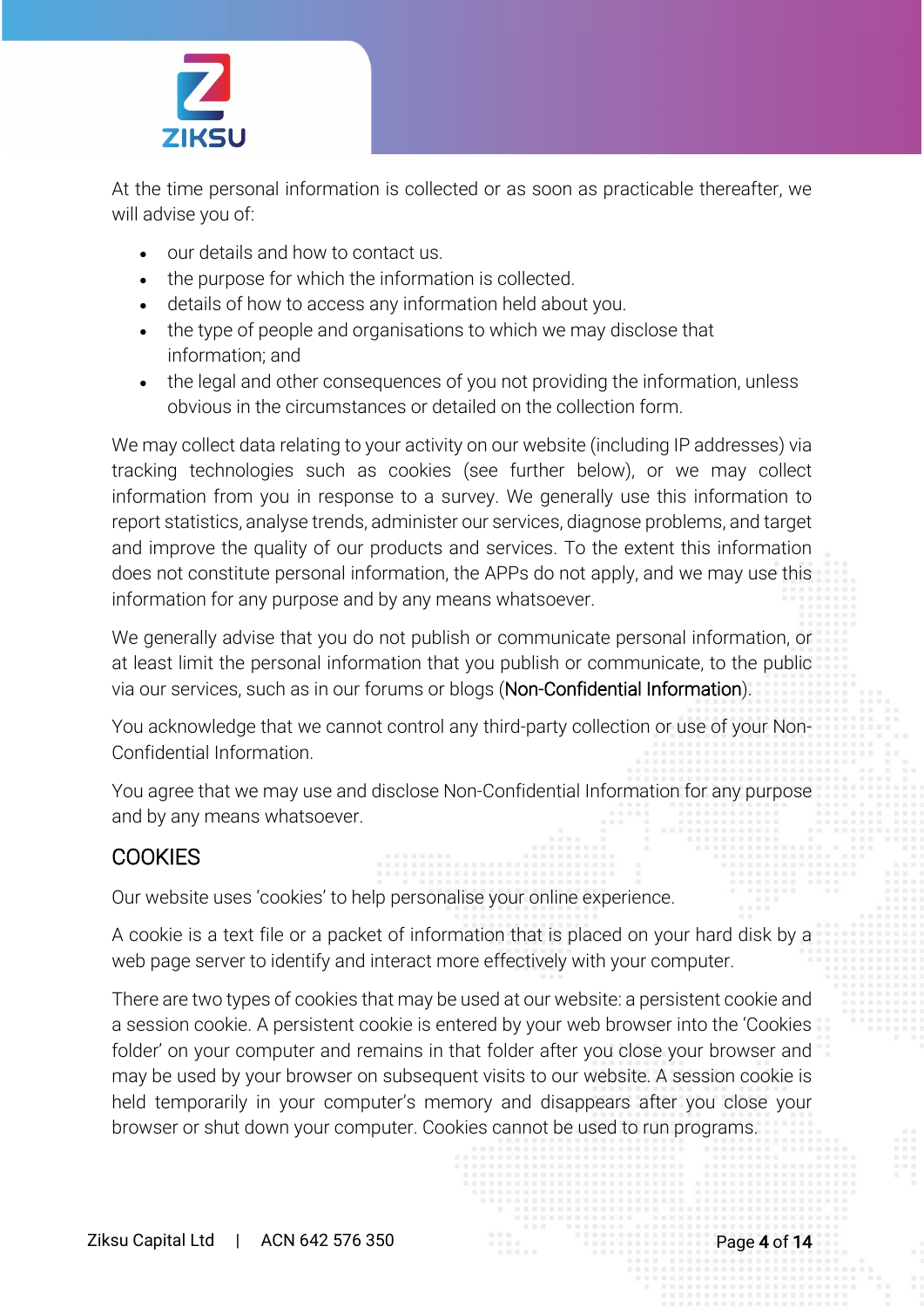

Cookies are uniquely assigned to you and can only be read by a web server in the domain that issued the cookie to you. In some cases, cookies may collect and store personal information about you. We extend the same privacy protection to your personal information, whether gathered via cookies or from other sources.

You can configure your internet browser to accept all cookies, reject all cookies or notify you when a cookie is sent. Please refer to your internet browser's instructions to learn more about these functions. Most web browsers automatically accept cookies, but you can usually modify your browser settings to decline cookies if you prefer. If you choose to decline cookies, you may not be able to fully experience the interactive features of our website.

#### Why we use cookies

Our website uses cookies to:

- remember your preferences for using our website.
- show relevant notifications to you (e.g., notifications that are relevant only to users who have, or have not, subscribed to newsletters or email or other subscription services); and
- remember details of data that you choose to submit to us through online contact forms or by way of comments, forum posts, chat room messages, reviews, and ratings, etc.

Many of these cookies are removed or cleared when you log out, but some may remain so that your preferences are remembered for future sessions.

#### Third party cookies

In some cases, third parties may place cookies through our website. For example:

- Google Analytics, one of the most widespread and trusted website analytics solutions, may use cookies for de-identified data about how long users spend on our website and the pages that they visit.
- Google AdSense, one of the most widespread and trusted website advertising solutions, may use cookies to serve more relevant advertisements across the web and limit the number of times that a particular advertisement is shown to you; and
- third party social media applications (e.g., Facebook, Twitter, LinkedIn, Pinterest, YouTube, Instagram, etc) may use cookies to facilitate various social media buttons and/or plugins in our website.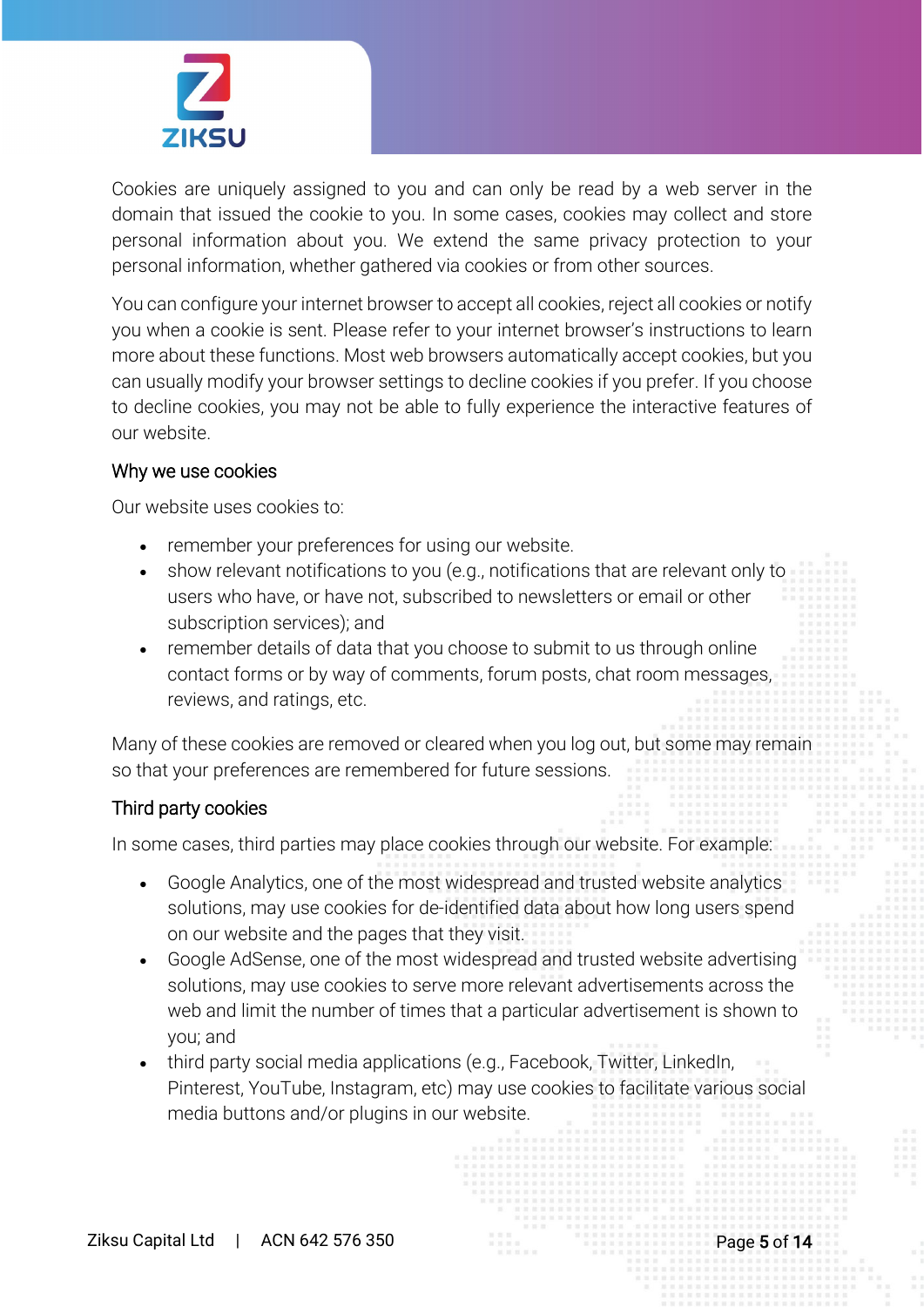

### Re-marketing

We may use the Google AdWords and/or Facebook re-marketing services to advertise on third party websites to previous visitors to this site based upon their activity on this site. This allows us to tailor our marketing to better suit your needs and to only display advertisements that are relevant to you.

Such advertising may be displayed on a Google search results page or a website in the Google Display Network or inside Facebook. Google and Facebook may use cookies and/or pixel tags to achieve this.

Any data so collected by Google and/or Facebook will be used in accordance with their own respective privacy policies. None of your personal Google and/or Facebook information is reported to us.

You can set preferences for how Google advertises to you using the Google Ads Settings page (https://www.google.com/settings/ads). Facebook has enabled an AdChoices link that enables you to opt out of targeted advertising.

# HOW WE COLLECT IT

We may collect and store personal information in paper, physical and electronic form provided by you in person or when you communicate with us by telephone, email, webbased form, letter, facsimile or other means. Where practicable, we will only collect information from you personally. However, we may collect your personal information through advertisers, mailing lists, recruitment agencies, contractors, and business partners. Where we receive (and retain) or use your personal information received from a third party, we will contact you and advise you that we hold this information.

We may collect your personal information when you request or acquire a product or service from us, register with us as an account holder, provide a product or service to us, complete a survey or questionnaire, enter a competition or event, contribute in a fundraising event, participate in our services (including our blogs and forums) or when you communicate with us by e-mail, telephone or in writing (e.g., if you contact our customer service team).

We may also collect information from your computer or mobile device automatically when you browse our website or use our App. This information may include the date and time of your visit, your domain, locality, operating system, the server your computer or mobile is using to access our website or App, your browser and version number, search terms you have entered to find our website or App, the pages of our website that you access, the device you use to access our App and your IP address. We may also record certain information about your use of our Website and the App such as which pages you visit and the time and date of your visit.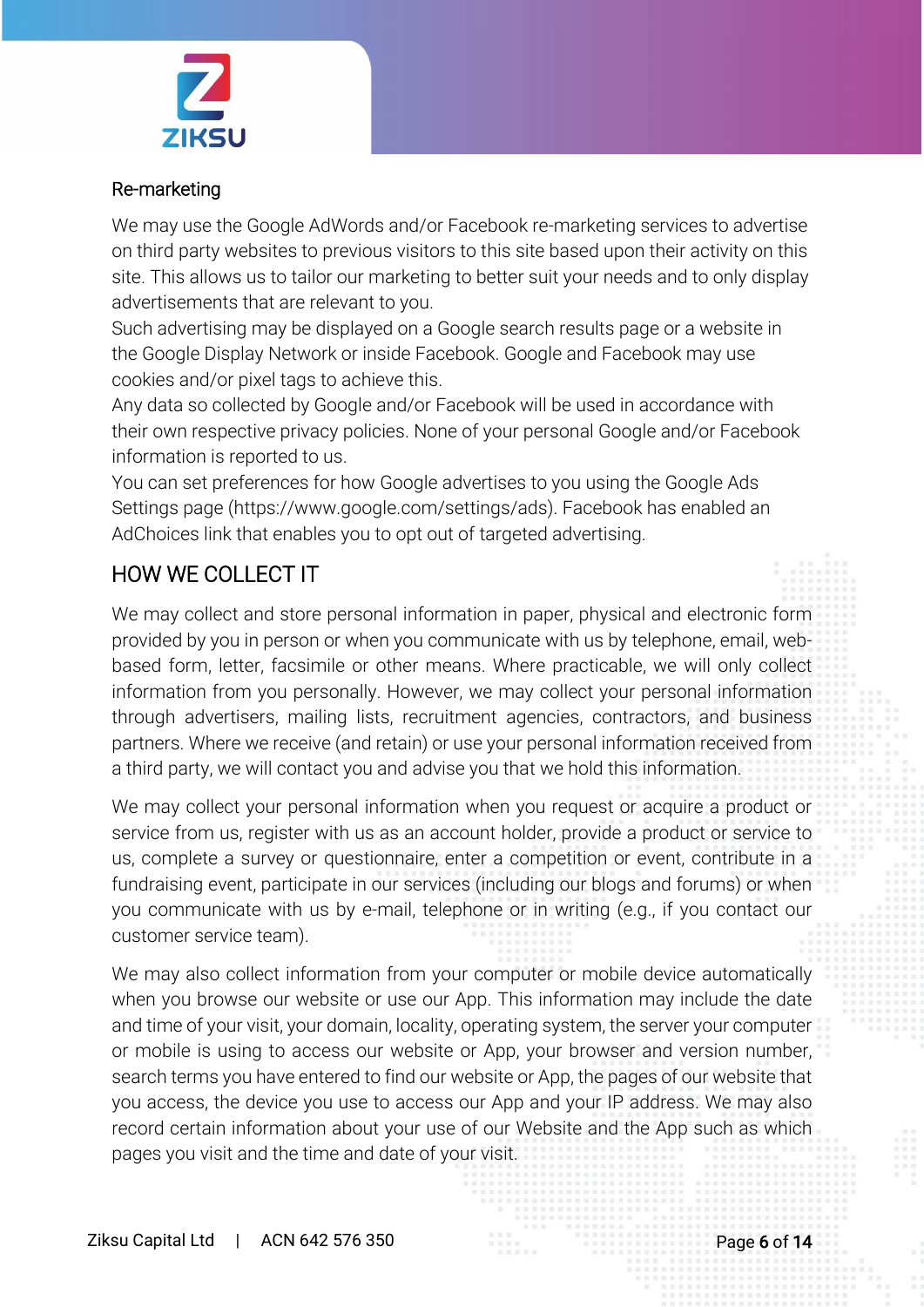

The device you use to access our Website and App may collect information about you including your location using longitude and latitude co-ordinates obtained through GPS, Wi-Fi or cell site triangulation. For information about your ability to restrict the collection and use of such information, please use the settings available on your device.

We may use statistical analytics software tools such as Google Analytics and software (including cookies) which transmit data to third party servers located overseas including to Singapore, Japan, United States of America, Brazil, Germany and Ireland. To our knowledge, Google Analytics does not identify individual users or associate your IP Address with any other data held by Google.

If, at any time, you provide personal or other information about someone other than yourself, you warrant that you have that person's consent to provide such information for the purpose specified.

# WHY WE COLLECT IT

The primary purpose for which we collect information about you is to provide you with products and services you have requested. We also collect information about you for the purposes outlined below.

We may state a more specific purpose at the point we collect your information.

If you do not provide us with the information that we request, we may not be able to provide you with our products or services. For example, if you do not register as a member of our website, you will not be able to access features or services that are reserved for members only.

# HOW WE USE IT

In addition to the primary purpose outlined above, we may use the personal information we collect, and you consent to us using your personal information:

- to communicate with you by phone, mail, email or SMS, and if you use our App, via push notification, to inform you about existing and new products and services that may be of interest to you.
- to provide you with news and information about our products and services, and opportunities that we believe you may be interested in.
- to personalise and customise your experiences.
- to manage our relationship with you.
- to improve our service to you and your experience with us.
- to conduct competitions or promotions.
- to verify your identity and match your identification against an official record holder.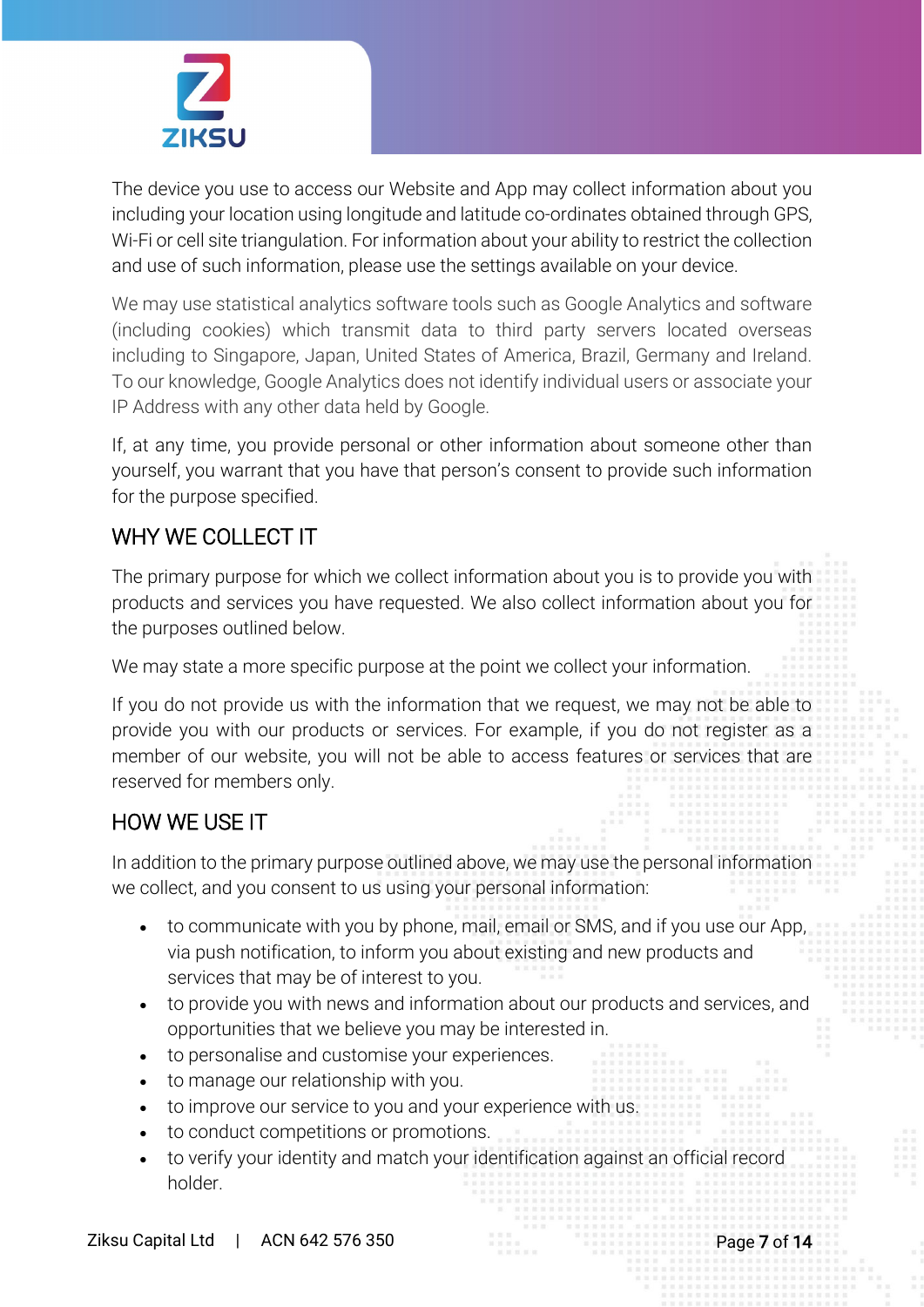

- to investigate any complaints about or made by you, or if we have reason to suspect that you are in breach of any of our terms and conditions or that you are or have been otherwise engaged in any unlawful activity; and/or
- as required or permitted by any law (including the Privacy Act).

We will ensure that any email that you are sent, by us as direct marketing, complies with the SPAM Act 2003 (Cth) and contains an 'unsubscribe' option, so that you can remove yourself from any further marketing communications. To opt-out of communications via SMS, reply with 'STOP'. You may also opt-out of receiving marketing materials from us, using the contact details set out below.

Please note that our direct marketing list may be operated by software and servers located overseas and your personal information may be sent overseas as part of our marketing.

We will also send communications that are required or necessary to be sent to users of our Website and App that contain information about important changes, or developments to, or the operation of, the Website or App, as well as other communications you request from us. You may not opt out of receiving these communications, though you may be able to adjust the media and format through which you receive these notices.

## HOW WE DISCLOSE IT

We may disclose personal information, and you consent to us disclosing your personal information, to related entities and employees (in which case, your personal information will be collected, used, disclosed, managed, and stored in accordance with this Policy).

We may also disclose personal information, and you consent to us disclosing your personal information, to third parties when it is necessary to provide you with our products and services, providing such third parties are:

- engaged by us to perform functions or provide products and services on our behalf, such as processing credit card information, mail outs, debt collection, marketing, research and advertising.
- that are our agents, business partners or joint venture entities or partners.
- that sponsor or promote any competition that we conduct or promote via our services.
- authorised by you to receive information held by us.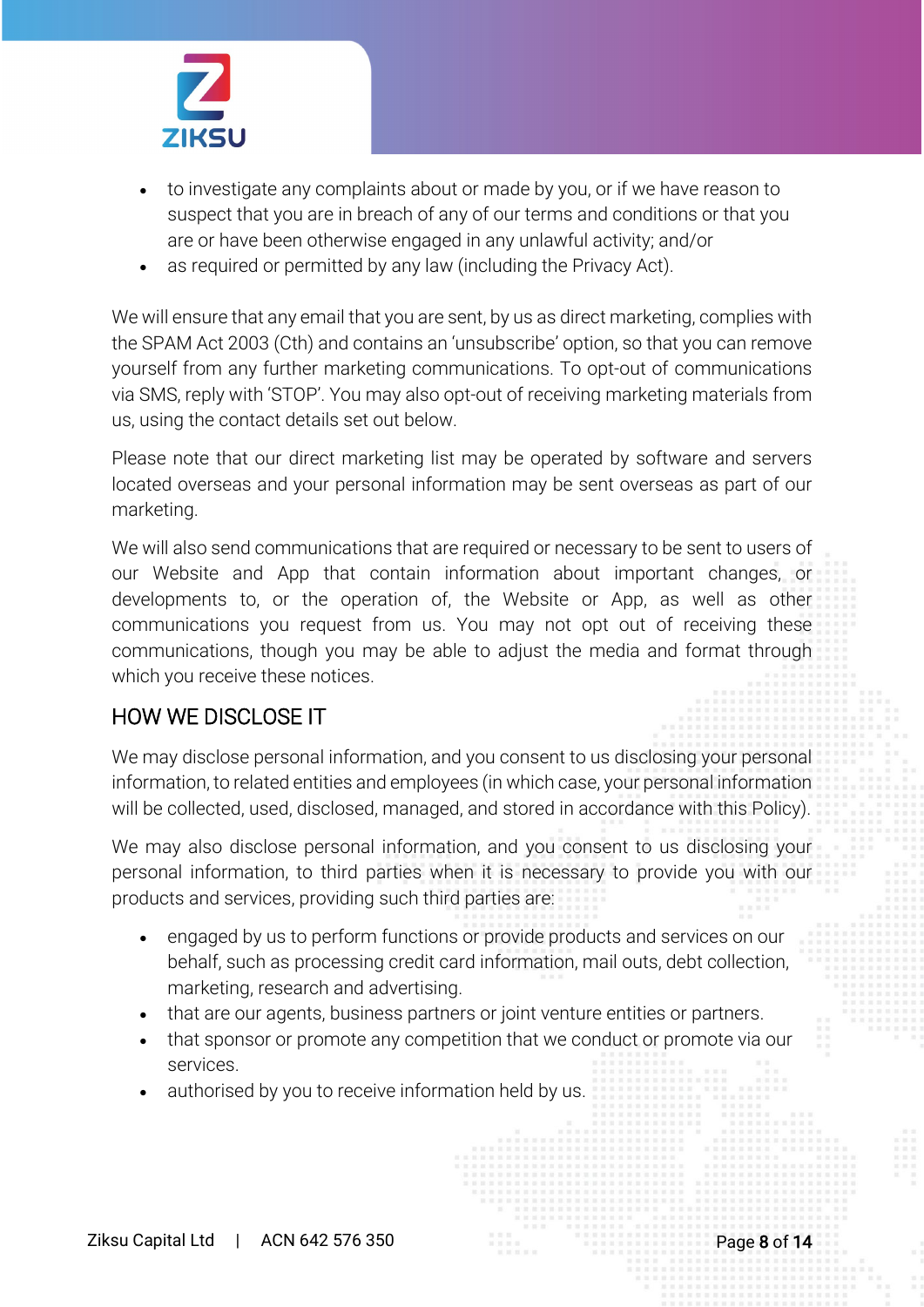

- as part of any investigation into you or your activity, for example, if we have reason to suspect that you have committed a breach of any of our terms and conditions, or have otherwise been engaged in any unlawful activity, and we reasonably believe that disclosure is necessary to the Police, any relevant authority or enforcement body, or your Internet Service Provider or network administrator.
- as part of a sale (or proposed sale) of all or part of our business; and/or
- as required or permitted by any law (including the Privacy Act).

#### Providing your personal information to overseas recipients

We may provide personal information we have collected about you (as described above) to third party overseas service providers or other recipients. You agree that we will not be required to take steps to ensure the overseas recipients do not breach the APPs or the Privacy Act 1988 (Cth).

However, we will not send your personal information outside of Australia unless:

- it is necessary to complete your transaction.
- it is to a third party that we use to assist us in providing our goods and/or services to you.
- you have provided your consent.
- we believed on reasonable grounds that the organisation involved would only deal with your personal information in a similar manner to the requirements under the APP's; or
- where otherwise allowed by the Privacy Act.

You agree that we will not be required to take steps to ensure the overseas recipients do not breach the APPs or the Privacy Act.

Any other use or disclosure we make of your personal information will only be as required by law or as permitted by the Privacy Act or by this Policy or otherwise with your consent.

## OPTING IN OR OUT

At the point we collect information from you, you may be asked to 'opt in' to consent to us using or disclosing your personal information, other than in accordance with this Policy or any applicable law. For example, you may be asked to opt-in to receive further information or communications from our advertisers and supporters.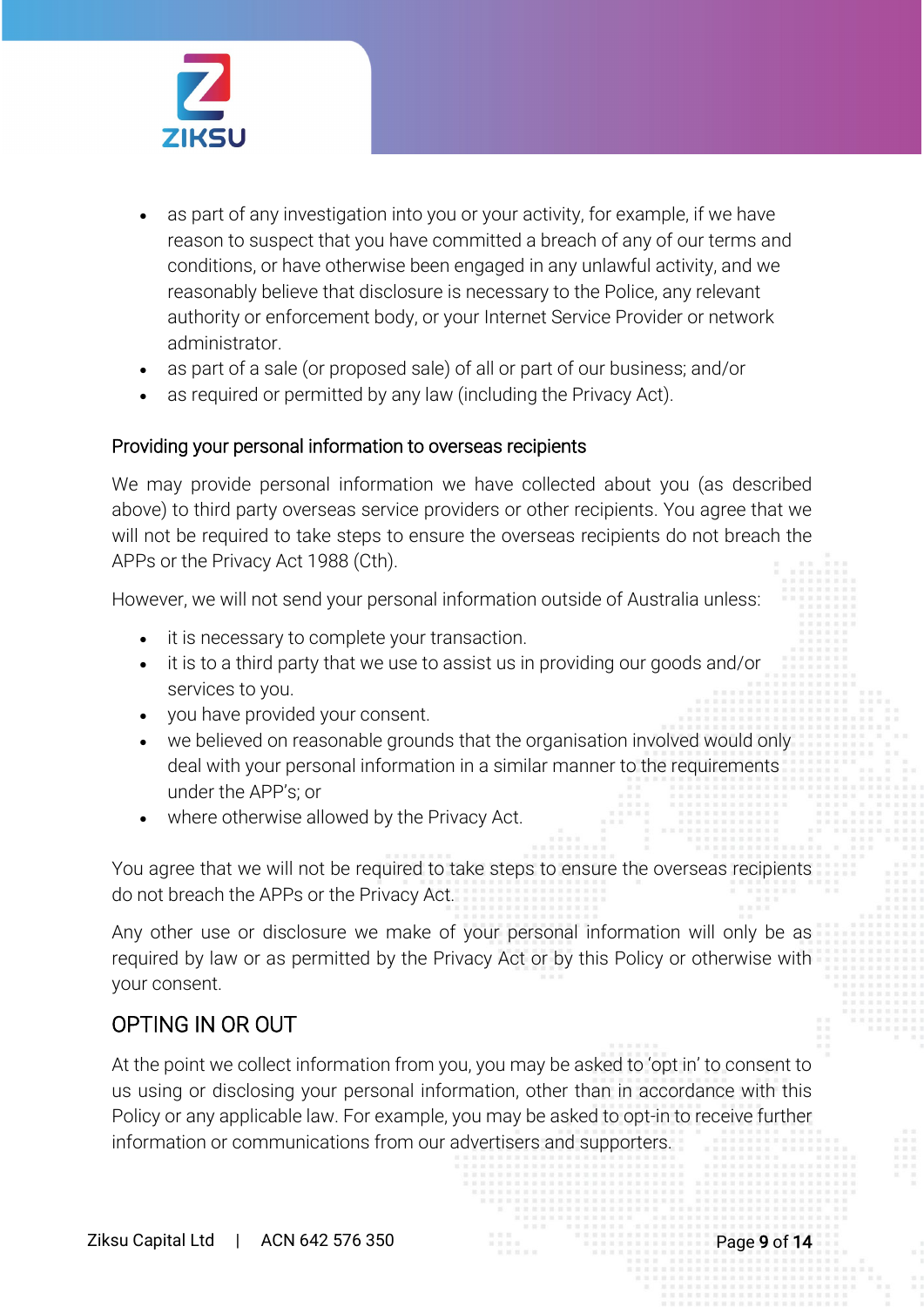

You will generally be given the opportunity to 'opt out' from receiving communications from us or from third parties that send communications to you in accordance with this Policy. For example, you will be given the option to unsubscribe to e-newsletters sent by us.

If you receive communications purporting to relate to us or our services, that you believe have been sent to you, other than in accordance with this Policy, or in breach of any law, please write to us at the address set out below.

## MANAGEMENT AND SECURITY

We are committed to maintaining the confidentiality of the information that you provide us, and we will take all reasonable precautions to protect your personal information from unauthorised use or alteration. In our business, personal information may be stored both electronically (on our computer systems and with our website hosting provider) and in hard-copy form. Firewalls, anti-virus software and email filters, as well as passwords, protect all our electronic information. Likewise, we take all reasonable measures to ensure the security of hard-copy information.

Other than in relation to Non-Confidential Information, we will take all reasonable steps to protect the personal information that we hold from misuse, loss, or unauthorised access, including by means of firewalls, password access, secure servers and encryption of credit card transactions.

We use a number of mechanisms to protect the security and integrity of your personal information, including the appointment of a Privacy Officer to oversee the management of personal information in accordance with this Policy and the Privacy Act. Personal information is stored electronically.

We use secure methods to destroy or permanently de-identify your personal information when it is no longer needed. We will retain your personal information while it is required for any of our functions, or for any other lawful purpose.

Unfortunately, no data transmission over the Internet (or otherwise) can be guaranteed as completely secure. This means that we cannot guarantee that someone else will not read the information you choose to give us when you transmit or send it. Therefore, any information you send to us over the Internet or otherwise is transmitted or sent at your own risk.

You acknowledge that we are not responsible for the privacy or security practices of any third party (including third parties that we are permitted to disclose your personal information to, in accordance with this Policy or any applicable laws).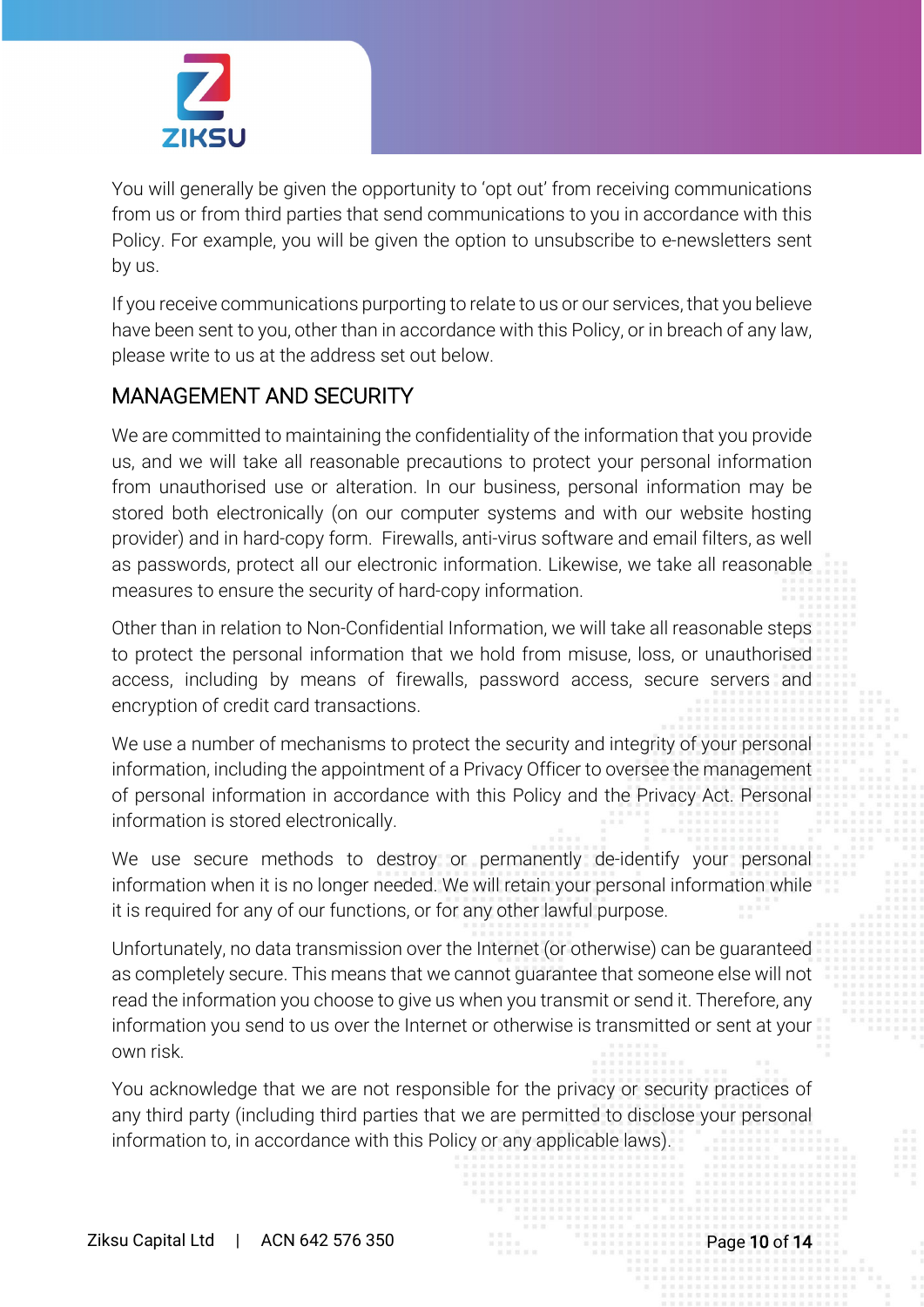

The collection and use of your information by such third party/ies may be subject to separate privacy and security policies.

If you suspect any misuse or loss of, or unauthorised access to, your personal information, please let us know immediately.

# ACCESSING AND UPDATING YOUR INFORMATION AND HOW TO CONTACT US

Subject to some exceptions in the Privacy Act, you have the right to seek access to and update the personal information we hold about you. We will handle requests for access to your personal information in accordance with the APPs. If you make an access request, we will ask you to verify your identity. We may charge a fee to cover the costs of meeting your request.

We will deal with all requests for access to personal information as quickly as possible. In some cases, consistent with the APPs, we may refuse to give you access to personal information we hold about you. This includes, without limitation, circumstances where giving you access:

- would be unlawful.
- would have an unreasonable impact on other people's privacy.
- would be likely to prejudice the taking of appropriate action in relation to suspected unlawful activity or misconduct of a serious nature, that relates to our functions or activities; or
- would be likely to prejudice enforcement related activities carried out by, or for, an enforcement body.

If we refuse to give you access, we will provide you with reasons for our refusal. Generally, if you request us to do so we will amend any personal information we hold about you which is inaccurate, incomplete, or out of date.

Members of our websites will generally be able to access and update their membership details online.

Whilst we will take all reasonable steps to ensure that the personal information you provide us is accurate and up to date, we request that you keep your information as current as possible so that we may continue to improve our service to you. You may ask us to correct or remove information which you think is inaccurate. If you would like to amend any of your details or the information you have provided to us, you can contact us using our contact details provided in this policy.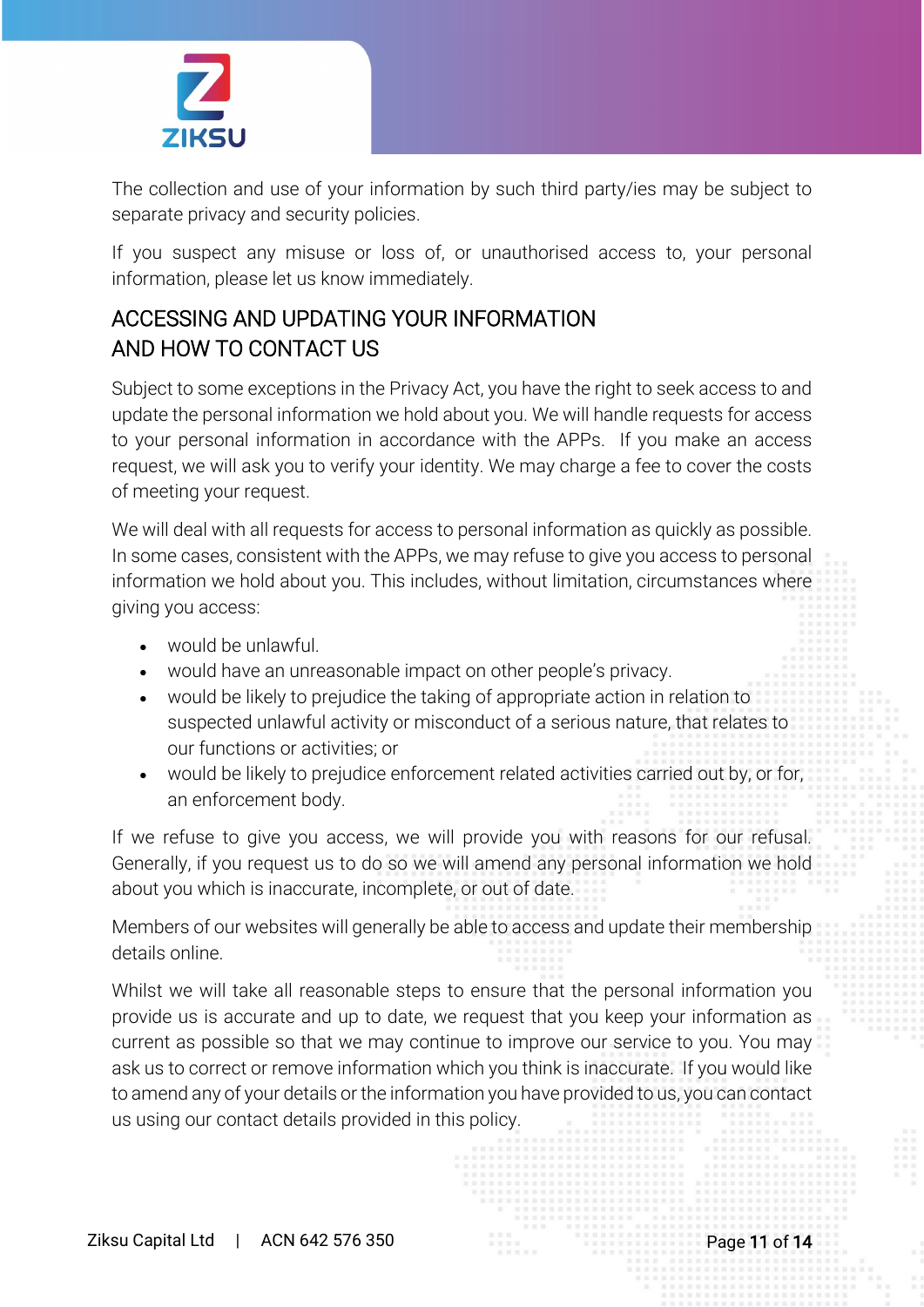

If you would like to seek access to personal information we hold about you, or if you have any questions or complaints about how we collect, use, disclose, manage or store your personal information, you can contact the department that collected your personal information in the first instance, or write to:

## Privacy Officer

Ziksu Capital Ltd Phone: 1300 194 578 Email: info@ziksu.com Mail: 624 Murray Street, West Perth 6005 WA

We will always endeavour to investigate your complaint and respond to you as soon as practicable after receipt, generally within 2 days. If you are not satisfied with our response, you may refer the matter to the Office of the Australian Information Commissioner.

## Office of the Australian Information Commissioner

Complaints must be made in writing. Phone: 1300 363 992 Mail: Office of the Australian Information Commissioner GPO Box 5218 Sydney NSW 2001 Website: [www.oaic.gov.au](http://www.oaic.gov.au/)

## GENERAL DATA PROTECTION REGULATION (GDPR)

We welcome the GDPR of the European Union (EU) as an important step forward in streamlining data protection globally. Although we do not operate an establishment within the EU and do not target any offering of services towards clients in the EU specifically, we intend to comply with the data handling regime laid out in the GDPR in respect of any personal information of data subjects in the EU that we may obtain.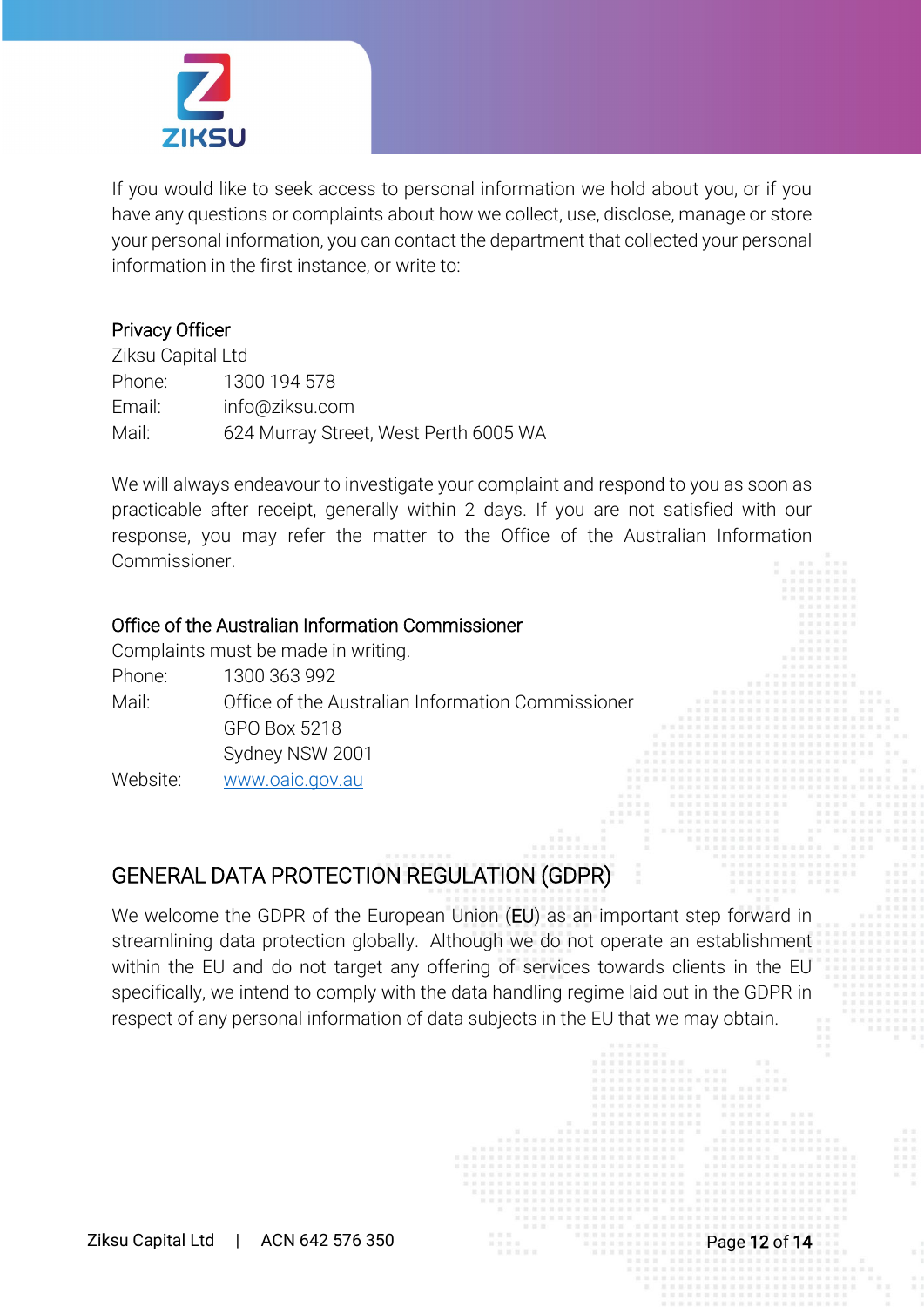

## GDPR rights

The requirements of the GDRP are broadly similar to those set out in the Privacy Act and include the following rights:

- you are entitled to request details of the information we hold about you and how we process it. For EU residents, we will provide this information for no fee.
- you may also have a right to:
	- o have that information rectified or deleted.
	- o restrict our processing of that information.
	- o stop unauthorised transfers of your personal information to a third party.
	- o in some circumstances, have that information transferred to another organisation; and
	- o lodge a complaint in relation to our processing of your personal information with a local supervisory authority; and
- where we rely upon your consent as our legal basis for collecting and processing your data, you may withdraw that consent at any time.

If you object to the processing of your personal information, or if you have provided your consent to processing and you later choose to withdraw it, we will respect that choice in accordance with our legal obligations. However, please be aware that:

- such objection or withdrawal of consent could mean that we are unable to provide our services to you, and could unduly prevent us from legitimately providing our services to other clients subject to appropriate confidentiality protections; and
- even after you have chosen to withdraw your consent, we may be able to continue to keep and process your personal information to the extent required or otherwise permitted by law, in particular:
	- o to pursue our legitimate interests in a way that might reasonably be expected as part of running our business, and which does not materially impact on your rights, freedoms, or interests; and
	- o in exercising and defending our legal rights and meeting our legal and regulatory obligations.